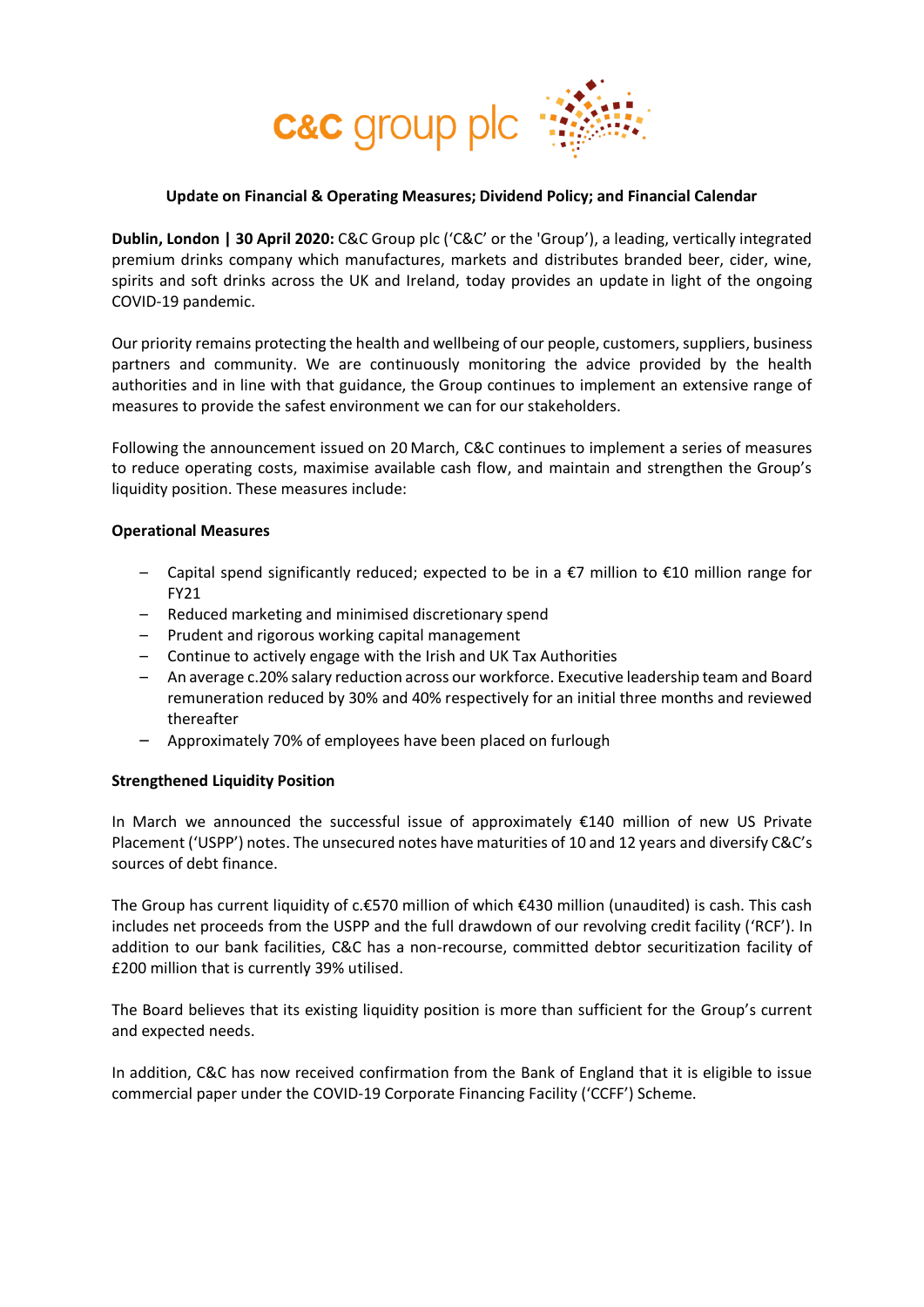### **Dividends & Dividend Policy**

The Board recognises the importance of dividend income for shareholders. However, given absolute focus on cash conservation and the Group's decision to avail of government support through this crisis, the Board believes it is neither appropriate, nor prudent, to declare a final dividend for FY20. The Board intends to reinstate its dividend policy as and when appropriate.

# **CEO Succession**

The process to appoint a new CEO remains on-going. The Board's Nomination Committee is pleased with the quality of candidates. Whilst we are approaching the final stages of this process, we expect the conclusion to be delayed as a result of Government lockdown measures and consequent restrictions on travel.

# **Customer Support**

Our customers remain a priority during these difficult times and we are engaging where possible to support them as we overcome these challenges together. To date, we have launched the following initiatives in support of our customers:

- Our main production sites in Glasgow and Clonmel remain operational, with stringent social distancing and hygiene measures in place. This has allowed us to deliver security of supply of our fabric brands Tennent's, Bulmers and Magners to our Off-Trade customers during a period of increased demand.
- We have set up a dedicated helpline to offer advice and guidance on the government support measures that have been introduced and how to access these initiatives.
- We have also recently launched  $LOCAL$  (matthewclark.co.uk/local) an app where people can</u> buy food and drink from suppliers in their local communities. We have created LOCAL to help support pubs, restaurants, bars and independent drinks merchants who suddenly need to offer delivery or collection services but who do not have the technology.

### **Financial Calendar Update**

Following guidance of the Financial Conduct Authority, the announcement of the Group's full year preliminary results for the year ended 29 February 2020, will be deferred to 03 June 2020.

Consequently, the Annual General Meeting ('AGM') will now take place on 23 July 2020. The safety and wellbeing of all stakeholders is paramount, and we will continue to monitor developments and government measures before announcing appropriate measures on physical attendance at the AGM.

**ENDS**

**Contacts**

**C&C Group plc** Stewart Gilliland, interim Executive Chairman Jonathan Solesbury, Chief Financial Officer Patrick McMahon, Group Strategy Director Email: [patrick.mcmahon@candcGroup.ie](mailto:patrick.mcmahon@candcgroup.ie)